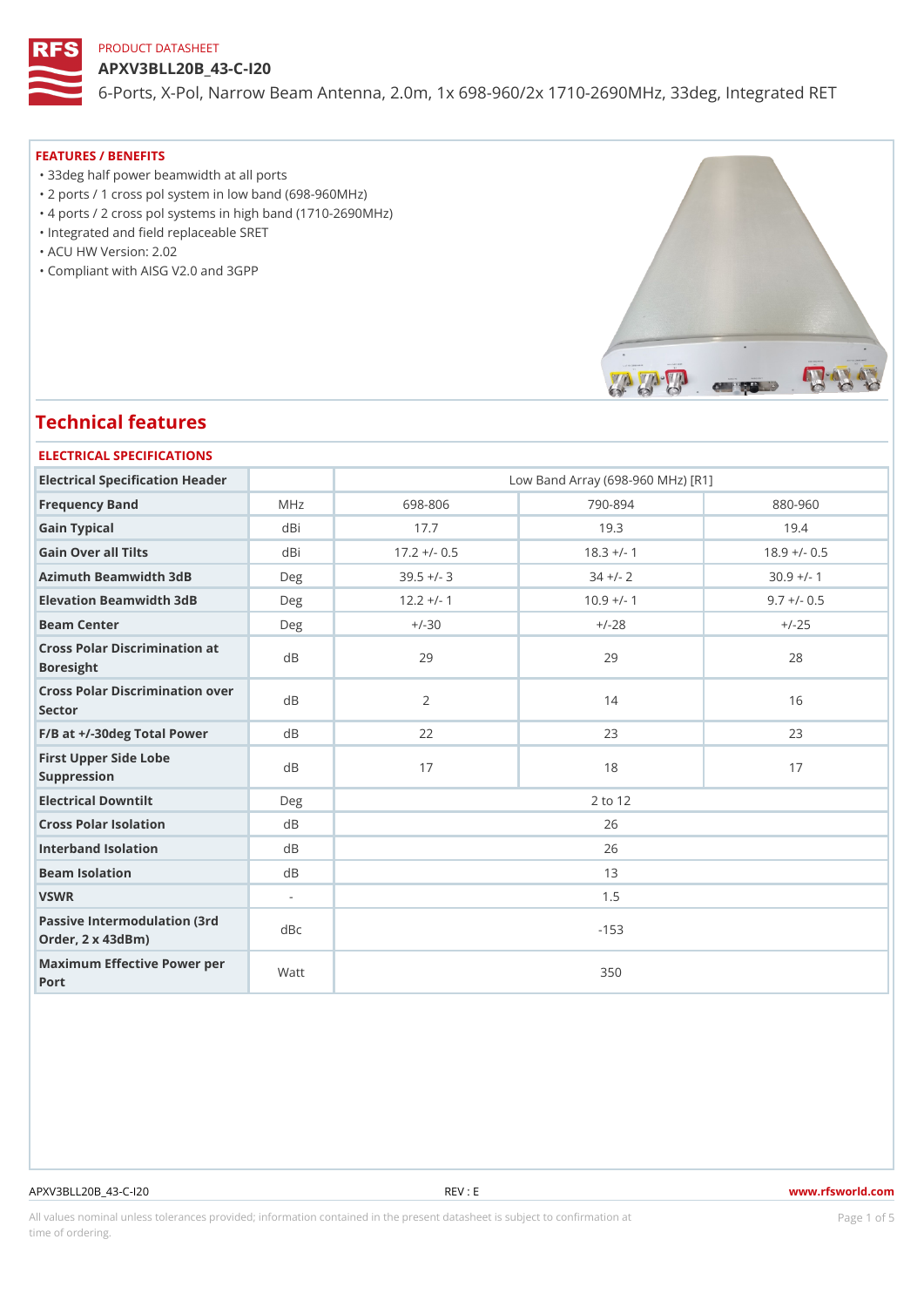APXV3BLL20B\_43-C-I20

6-Ports, X-Pol, Narrow Beam Antenna, 2.0m, 1x 698-960/2x 1710-2690M

| ELECTRICAL SPECIFICATIONS                             |                |                                      |           |               |              |                                                                    |  |  |  |
|-------------------------------------------------------|----------------|--------------------------------------|-----------|---------------|--------------|--------------------------------------------------------------------|--|--|--|
| Electrical Specification Header                       |                | High Band Array (1710-2690 MHz) [Y1] |           |               |              |                                                                    |  |  |  |
| Frequency Band                                        | MHz            |                                      |           |               |              | 1710 - 1880 1850 - 1990 1920 - 2170 2300 - 2400 2490 - 2690        |  |  |  |
| Gain Typical                                          | dBi            | 18                                   | 17.7      | 17.9          | 18.1         | 18.7                                                               |  |  |  |
| Gain Over all Tilts                                   | dBi            | $17 + (-1)$                          |           |               |              | $17.2 +/- 0.5$ 17.4 $+/- 0.5$ 17.6 $+/- 0.5$ 17.7 $+/- 1$          |  |  |  |
| Azimuth Beamwidth 3dB                                 | Deg            |                                      |           |               |              | $40.9 +/- 3.6$ 36.2 +/- 3.6 34.6 +/- 2.5 31.7 +/- 2.9 32.1 +/- 4.5 |  |  |  |
| Elevation Beamwidth 3dB                               | $D$ e q        | $9.7 + (-0.5$                        | $9 +/- 1$ | $8.8 + (-0.5$ | $8 +/- 0.1$  | $7.5 + (-0.5)$                                                     |  |  |  |
| Beam Center                                           | $D$ e q        | $+/-30$                              | $+/-28$   | $+/-25$       | $+/-24$      | $+/-23$                                                            |  |  |  |
| Cross Polar Discrimination at<br>Boresight            |                | 22                                   | 21        | 17            | 16           | 20                                                                 |  |  |  |
| Cross Polar Discrimination over<br>Sector             |                | 2                                    | 1         | 2             | $\mathbf{1}$ | $\overline{2}$                                                     |  |  |  |
| $F/B$ at $+/-30$ deg Total Powerd B                   |                | 21.8                                 | 22        | 22            | 21           | 19                                                                 |  |  |  |
| First Upper Side Lobe<br>Suppression                  | d B            | 16                                   | 14        | 16            | 20           | 19                                                                 |  |  |  |
| Electrical Downtilt                                   | Deg            | 2 to 12                              |           |               |              |                                                                    |  |  |  |
| Cross Polar Isolation                                 | $d \, B$       | 26                                   |           |               |              |                                                                    |  |  |  |
| Interband Isolation                                   | d B            | 26                                   |           |               |              |                                                                    |  |  |  |
| Beam Isolation                                        | d <sub>B</sub> | 13                                   |           |               |              |                                                                    |  |  |  |
| VSWR                                                  | $\sim$         | 1.5                                  |           |               |              |                                                                    |  |  |  |
| Passive Intermodulation (3rd dBc<br>Order, 2 x 43dBm) |                | $-153$                               |           |               |              |                                                                    |  |  |  |
| Maximum Effective Power per<br>Port                   |                | 250                                  |           |               |              |                                                                    |  |  |  |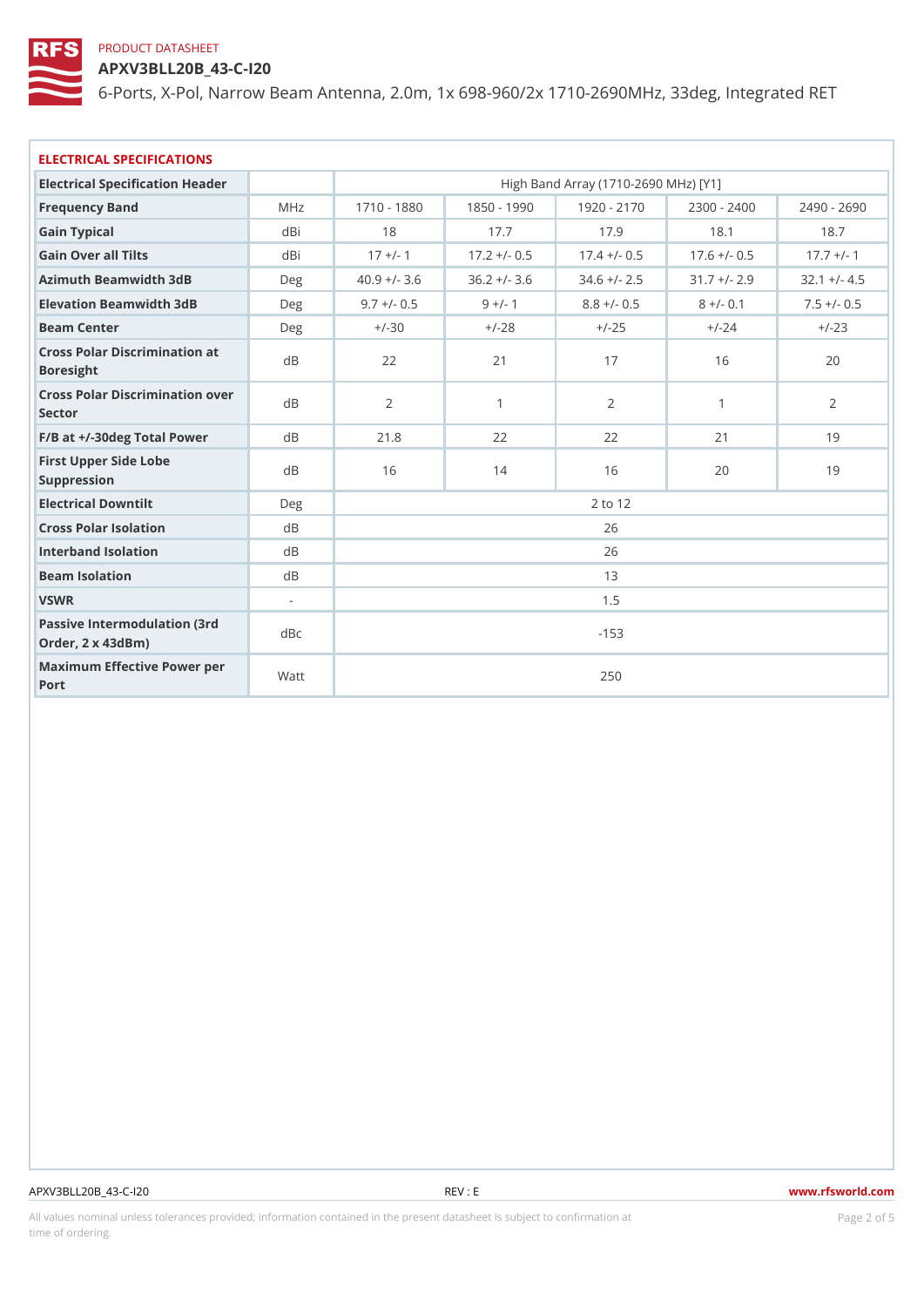APXV3BLL20B\_43-C-I20

6-Ports, X-Pol, Narrow Beam Antenna, 2.0m, 1x 698-960/2x 1710-2690M

| ELECTRICAL SPECIFICATIONS                                          |                             |                |                                    |                                           |           |                                                                            |  |  |
|--------------------------------------------------------------------|-----------------------------|----------------|------------------------------------|-------------------------------------------|-----------|----------------------------------------------------------------------------|--|--|
| Electrical Specification Header                                    |                             |                |                                    | High Band Array (1710-2690 MHz) [Y2]      |           |                                                                            |  |  |
| Frequency Band                                                     | M H z                       |                |                                    |                                           |           | 1710 - 1830 1850 - 1990 1920 - 2170 2300 - 2400 2490 - 2690                |  |  |
| Gain Typical                                                       | dBi                         | 17.6           | 17.9                               | 18.2                                      | 18.2      | 18.4                                                                       |  |  |
| Gain Over all Tilts                                                | dBi                         |                |                                    |                                           |           | 17.1 +/- $0.5$ 17.4 +/- $0.5$ 17.7 +/- $0.5$ 17.7 +/- $0.5$ 17.7 +/- $0.6$ |  |  |
| Azimuth Beamwidth 3dB                                              | Deg                         |                |                                    |                                           |           | $39.9 +/- 3.7$ $35.8 +/- 3$ $35.1 +/- 2.1$ $33.1 +/- 2.7$ $32.5 +/- 3.8$   |  |  |
| Elevation Beamwidth 3dB                                            | Deg                         |                |                                    | $9.7 +/- 0.7$ $9.1 +/- 0.5$ $8.9 +/- 0.6$ | $8 +/- 1$ | $7.5 +/- 0.15$                                                             |  |  |
| Beam Center                                                        | Deg                         | $+/-30$        | $+/-28$                            | $+/-25$                                   | $+/-24$   | $+/-23$                                                                    |  |  |
| Cross Polar Discrimination at<br>Boresight                         |                             | 21             | 21                                 | 15                                        | 17        | 18                                                                         |  |  |
| Cross Polar Discrimination over<br>Sector                          |                             | $\overline{2}$ | $\mathbf{1}$                       | $\mathbf{1}$                              | 1.3       | 2                                                                          |  |  |
| F/B at +/-30deg Total PowerdB                                      |                             | 23             | 22                                 | 21                                        | 21        | 19                                                                         |  |  |
| First Upper Side Lobe<br>Suppression                               | d B                         | 14             | 13                                 | 15.6                                      | 15.4      | 16                                                                         |  |  |
| Electrical Downtilt                                                | Deg                         |                |                                    | 2 to 12                                   |           |                                                                            |  |  |
| Cross Polar Isolation                                              | d B                         |                | 26                                 |                                           |           |                                                                            |  |  |
| Interband Isolation                                                | d B                         |                |                                    | 26                                        |           |                                                                            |  |  |
| Beam Isolation                                                     | d B                         |                |                                    | 13                                        |           |                                                                            |  |  |
| VSWR                                                               | $\sim$                      |                |                                    | 1.5                                       |           |                                                                            |  |  |
| Passive Intermodulation (3rd dBc<br>Order, 2 x 43dBm)              |                             |                |                                    | $-153$                                    |           |                                                                            |  |  |
| Maximum Effective Power per<br>Port                                |                             |                | 250                                |                                           |           |                                                                            |  |  |
| ELECTRICAL SPECIFICATIONS                                          |                             |                |                                    |                                           |           |                                                                            |  |  |
| Impedance                                                          | Ohm                         |                |                                    | 50                                        |           |                                                                            |  |  |
| Polarization                                                       | Deg                         |                |                                    | $\pm$ 45°                                 |           |                                                                            |  |  |
| MECHANICAL SPECIFICATIONS                                          |                             |                |                                    |                                           |           |                                                                            |  |  |
| Dimensions - H x W x D                                             | $mm$ (in)                   |                |                                    | 2080 x 565 x 145 (81.9 x 22.2 x 5.7)      |           |                                                                            |  |  |
| Weight (Antenna Only)                                              | $kg$ ( $ b $ )              |                |                                    | 39 (86)                                   |           |                                                                            |  |  |
| Weight (Mounting Hardware kg (lb)<br>$\circ$ n $\vert$ y $\rangle$ |                             |                |                                    | 4.5(9.9)                                  |           |                                                                            |  |  |
| Packing size- HxWxD                                                | $mm$ (in)                   |                | 2280 x 660 x 240 (89.8 x 26 x 9.4) |                                           |           |                                                                            |  |  |
| Shipping Weight                                                    | kg(lb)                      |                |                                    | 51 (113)                                  |           |                                                                            |  |  |
| Connector type                                                     |                             |                |                                    |                                           |           | 6x 4.3-10 female/bottom + 2 AISG connectors (1 male, 1                     |  |  |
| Radome Material / Color                                            |                             |                |                                    | Fiberglass / Light Grey RAL7035           |           |                                                                            |  |  |
| TESTING AND ENVIRONMENTAL                                          |                             |                |                                    |                                           |           |                                                                            |  |  |
| Temperature Range                                                  | $^{\circ}$ C ( $^{\circ}$ F |                |                                    | $-40$ to 60 ( $-40$ to 140)               |           |                                                                            |  |  |
| Lightning protection                                               |                             |                |                                    | Direct Ground                             |           |                                                                            |  |  |
| Survival/Rated Wind Velocikm/h                                     |                             |                |                                    | 200 (150)                                 |           |                                                                            |  |  |
| Wind Load @ Rated Wind FroNt                                       |                             |                |                                    | 1290                                      |           |                                                                            |  |  |
| Wind Load @ Rated Wind Sidb                                        |                             |                |                                    | 487                                       |           |                                                                            |  |  |
| Wind Load @ Rated Wind ReaN                                        |                             |                |                                    | 1216                                      |           |                                                                            |  |  |
|                                                                    |                             |                |                                    |                                           |           |                                                                            |  |  |

APXV3BLL20B\_43-C-I20 REV : E www.rfsworld.com

All values nominal unless tolerances provided; information contained in the present datasheet is subject to Pcaognéioßh Ssti time of ordering.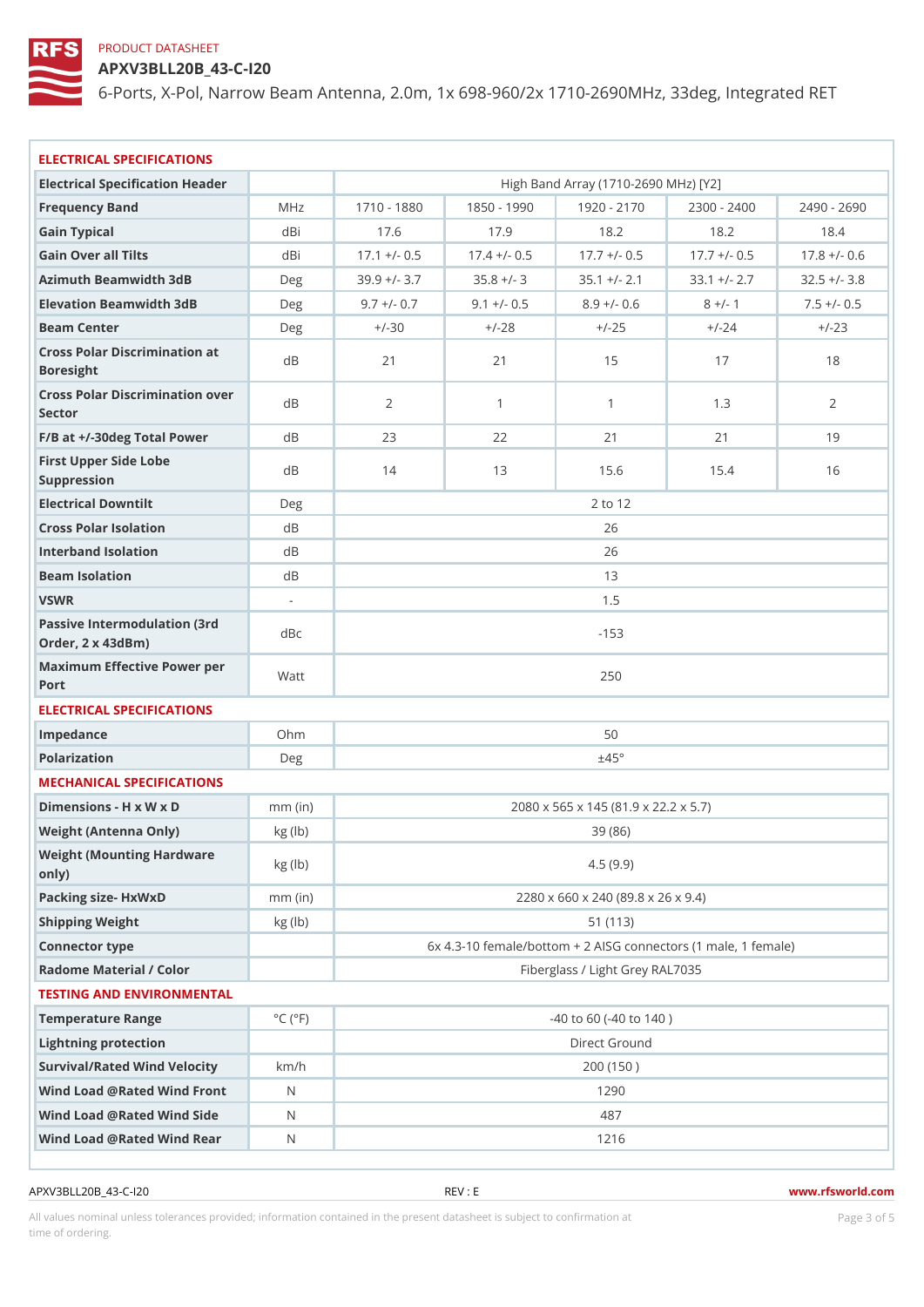APXV3BLL20B\_43-C-I20

6-Ports, X-Pol, Narrow Beam Antenna, 2.0m, 1x 698-960/2x 1710-2690M

| Configuration<br>Mounting HardwaMeunting Pipe D am Steipping Weight<br>Order No.<br>APXV3BLL20B_43-C-120 Internal RET (ACU-120-BA3P) M50-B1<br>$50 - 110$ m m<br>51 kg<br>External Document Links<br>Notes<br>APM50_Series_Installation_Instructions<br>"All electrical parameters are compliant with BAS'<br>requirements.<br>"For additional mounting information please click<br>Document Links".<br>$APXV3BLL20B_43-C-120$<br>REV : E<br>www.rfsworld.cor | ORDERING INFORMATION |  |  |  |  |
|---------------------------------------------------------------------------------------------------------------------------------------------------------------------------------------------------------------------------------------------------------------------------------------------------------------------------------------------------------------------------------------------------------------------------------------------------------------|----------------------|--|--|--|--|
|                                                                                                                                                                                                                                                                                                                                                                                                                                                               |                      |  |  |  |  |
|                                                                                                                                                                                                                                                                                                                                                                                                                                                               |                      |  |  |  |  |
|                                                                                                                                                                                                                                                                                                                                                                                                                                                               |                      |  |  |  |  |
|                                                                                                                                                                                                                                                                                                                                                                                                                                                               |                      |  |  |  |  |
|                                                                                                                                                                                                                                                                                                                                                                                                                                                               |                      |  |  |  |  |

All values nominal unless tolerances provided; information contained in the present datasheet is subject to Pcapgeins Antional time of ordering.